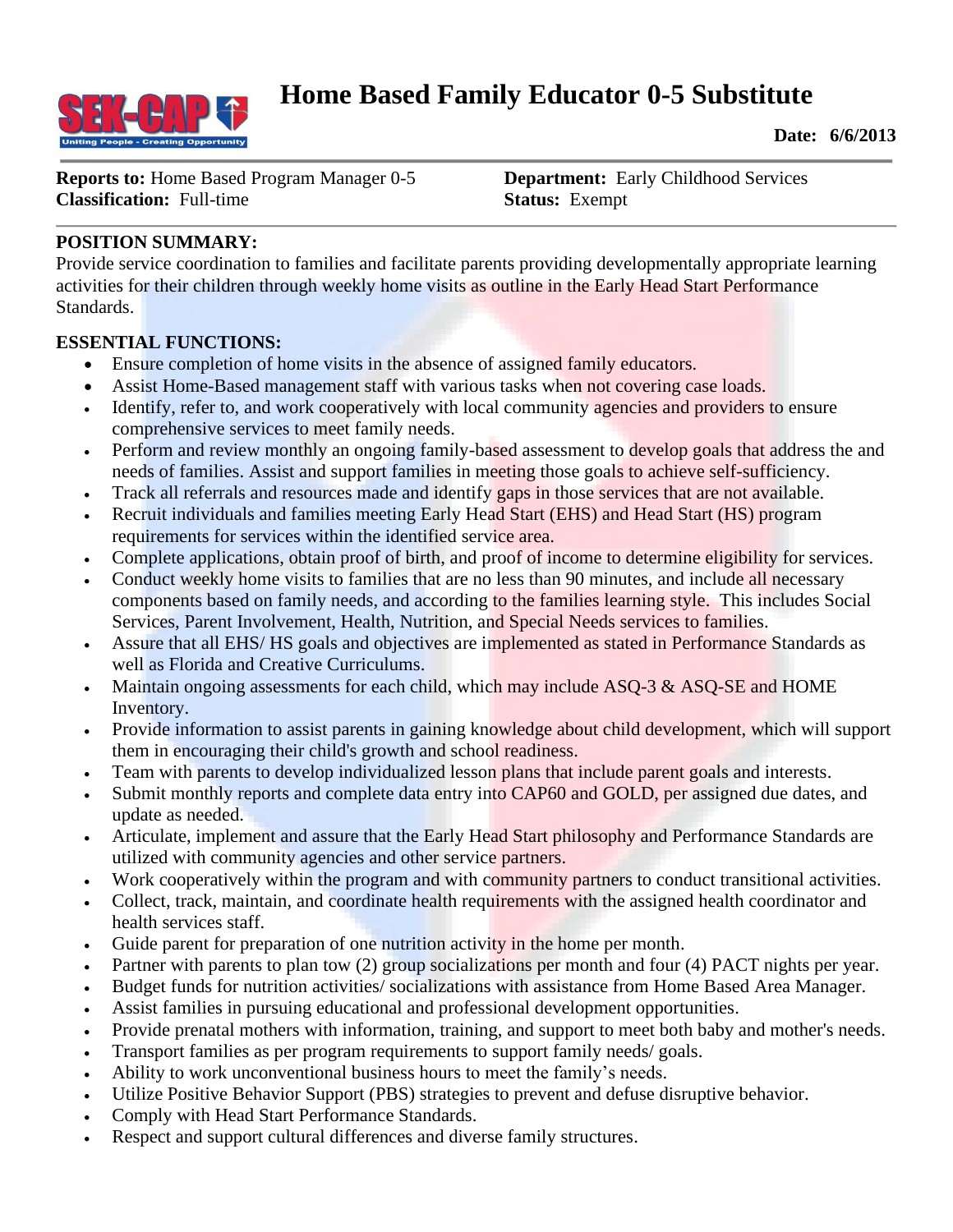- Continue Professional Development as required for this position.
- Demonstrate good work habits such as arriving on time and adhering to appropriate break times.
- Attend mandatory In-Service trainings, staff meetings, and other events as required.
- Maintain a clean and adequately serviced vehicle.
- Responsibility to report any suspected abuse or neglect to appropriate authority.
- Advocate for SEK-CAP, Inc. in the community.
- Maintain and assure confidentiality and privacy of SEK-CAP, Inc. customers.
- Uphold and promote the core values and mission statement of SEK-CAP, Inc.
- Support management decisions both in actions and words.
- Other duties as assigned.

### **KNOWLEDGE AND EXPERIENCE:**

Essential:

- Basic computer skills on IBM compatible P.C. systems and software.
- Basic operation skills of general office equipment such as photocopiers, faxes, and phone systems.
- Superior interpersonal skills. Ability to get along with diverse personalities. Tactful, mature, and flexible.
- Ability to meet and deal tactfully with the general public and to communicate effectively and clearly both orally and in writing.
- Resourceful and well-organized self-starter, needing minimal supervision.
- Ability to establish and maintain positive, effective working relationships with co-workers, community partners, and customers.
- Ability to learn and adapt.

#### Desired:

- Familiarity with theories and principles of adult education, child development and early childhood education and social services.
- Ability to communicate with 0-3-year-old children and adults on their level and instill trust, confidence, and self-worth.
- Commitment to promote self-sufficiency for all families.
- Knowledge of community resources and program resources.
- Knowledge of Head Start Performance Standards.

# **EDUCATION AND QUALIFICATIONS:**

- Bachelor or Associate degree in Early Childhood or field of related degree with Early Childhood Emphasis preferred, State certification in Early Childhood, or CDA credential or obtain CDA after six months of employment.
- Have or be willing to obtain Home Visitation Training within the first year of employment.
- Obtain First Aid and CPR certification within 30 days.
- Successfully complete a physical exam and TB skin test before beginning employment and every three years thereafter, with the exception of a diagnosed medical condition requiring annual exams.
- Submit to and pass standard criminal history check and Child Abuse and Neglect check.
- Submit to and pass standard drug screen test.
- Possess current, valid driver's license and meet agency insurance underwriting guidelines.
- Be fully vaccinated for COVID-19 before beginning employment

# **PHYSICAL REQUIREMENTS/WORK ENVIRONMENT:**

The physical demands and work environment described here are representative of those that must be met by an employee to successfully perform the essential functions of this job. Reasonable accommodations may be made to enable individuals with disabilities to perform the essential functions.